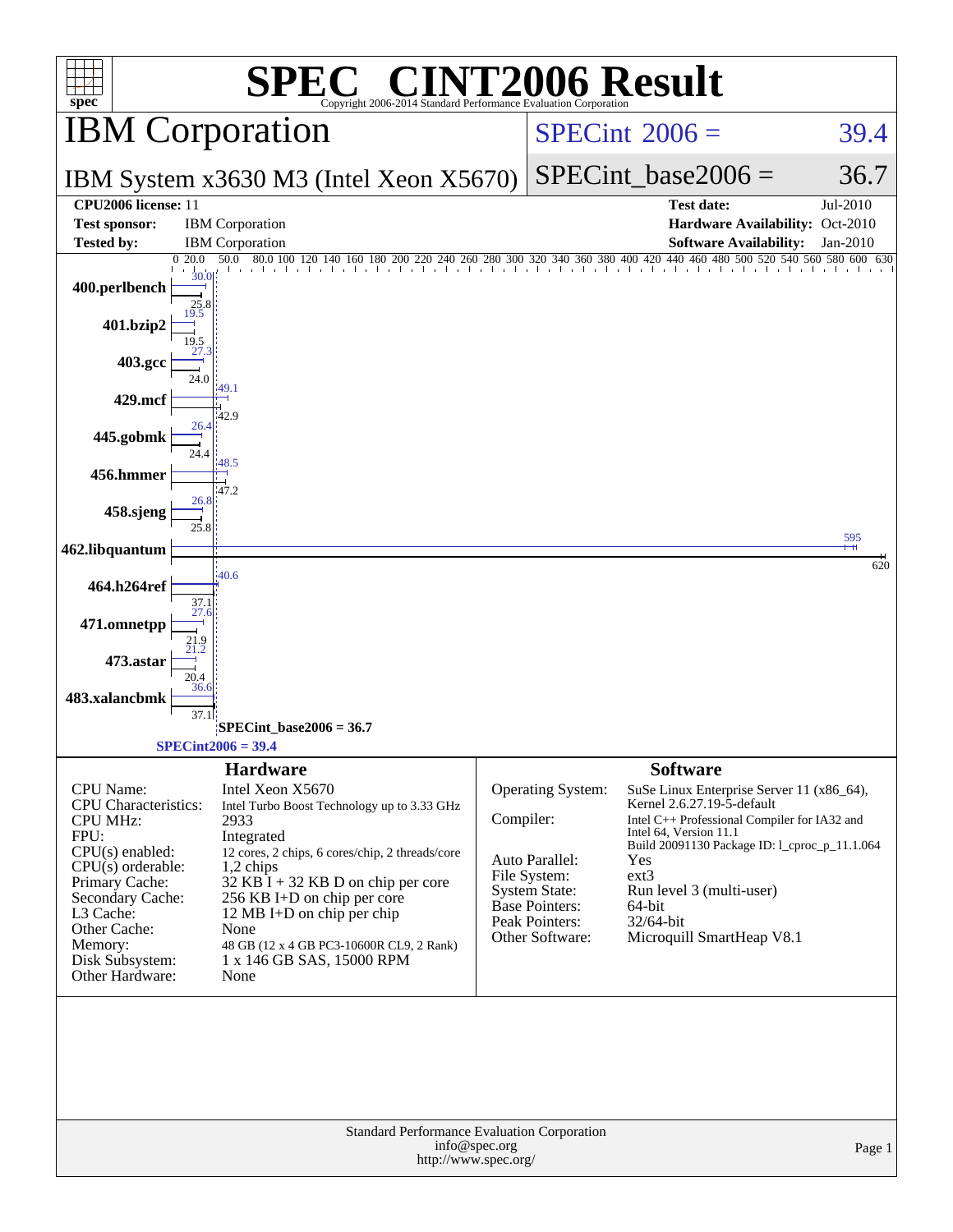

# **[SPEC CINT2006 Result](http://www.spec.org/auto/cpu2006/Docs/result-fields.html#SPECCINT2006Result)**

# IBM Corporation

#### $SPECint2006 = 39.4$  $SPECint2006 = 39.4$

IBM System x3630 M3 (Intel Xeon X5670)

 $SPECTnt\_base2006 = 36.7$ 

#### **[CPU2006 license:](http://www.spec.org/auto/cpu2006/Docs/result-fields.html#CPU2006license)** 11 **[Test date:](http://www.spec.org/auto/cpu2006/Docs/result-fields.html#Testdate)** Jul-2010

**[Test sponsor:](http://www.spec.org/auto/cpu2006/Docs/result-fields.html#Testsponsor)** IBM Corporation **[Hardware Availability:](http://www.spec.org/auto/cpu2006/Docs/result-fields.html#HardwareAvailability)** Oct-2010 **[Tested by:](http://www.spec.org/auto/cpu2006/Docs/result-fields.html#Testedby)** IBM Corporation **[Software Availability:](http://www.spec.org/auto/cpu2006/Docs/result-fields.html#SoftwareAvailability)** Jan-2010

#### **[Results Table](http://www.spec.org/auto/cpu2006/Docs/result-fields.html#ResultsTable)**

|                    | <b>Base</b>    |                 |                |       |                |             | <b>Peak</b>                 |              |                |              |                |              |
|--------------------|----------------|-----------------|----------------|-------|----------------|-------------|-----------------------------|--------------|----------------|--------------|----------------|--------------|
| <b>Benchmark</b>   | <b>Seconds</b> | Ratio           | <b>Seconds</b> | Ratio | <b>Seconds</b> | Ratio       | <b>Seconds</b>              | <b>Ratio</b> | <b>Seconds</b> | <b>Ratio</b> | <b>Seconds</b> | <b>Ratio</b> |
| 400.perlbench      | 380            | 25.7            | 378            | 25.8  | 378            | 25.9        | <b>326</b>                  | 30.0         | 326            | 30.0         | 327            | 29.9         |
| 401.bzip2          | 494            | 19.5            | 494            | 19.5  | 494            | 19.5        | 494                         | 19.5         | 494            | 19.5         | 494            | 19.5         |
| $403.\mathrm{gcc}$ | 335            | 24.0            | 335            | 24.0  | 335            | 24.0        | 294                         | 27.3         | 295            | 27.3         | 294            | 27.4         |
| $429$ mcf          | 213            | 42.9            | 213            | 42.9  | 212            | 42.9        | 186                         | 49.0         | 186            | 49.1         | 185            | 49.2         |
| $445$ .gobmk       | 431            | 24.4            | 431            | 24.3  | 431            | 24.4        | 397                         | 26.4         | 397            | 26.4         | 398            | 26.3         |
| $456.$ hmmer       | 198            | 47.2            | 198            | 47.2  | 198            | 47.2        | 192                         | 48.5         | 192            | 48.5         | 192            | 48.5         |
| $458$ .sjeng       | 470            | 25.7            | 469            | 25.8  | 468            | 25.9        | 452                         | 26.8         | 452            | 26.8         | 452            | 26.8         |
| 462.libquantum     | 33.2           | 623             | 33.4           | 620   | 33.4           | 620         | 34.8                        | 595          | 35.2           | 588          | 34.6           | 598          |
| 464.h264ref        | 597            | 37.1            | 596            | 37.1  | 594            | 37.3        | 545                         | 40.6         | 544            | 40.7         | 545            | 40.6         |
| 471.omnetpp        | 285            | 22.0            | 285            | 21.9  | 285            | 21.9        | 227                         | 27.6         | 227            | 27.6         | 226            | 27.6         |
|                    | 344            | 20.4            | 345            | 20.3  | 345            | 20.4        | 332                         | 21.2         | 331            | 21.2         | 332            | 21.1         |
| 483.xalancbmk      | 186            | 37.1            | 185            | 37.4  | 186            | 37.1        | 189                         | 36.5         | 189            | <b>36.6</b>  | 188            | 36.6         |
| $473.$ astar<br>D. | $\mathbf{1}$   | $\cdot$ $\cdot$ |                | 1.1.1 |                | <b>D</b> 11 | $1 \quad 1$<br>$\mathbf{1}$ | $\mathbf{1}$ |                |              |                |              |

Results appear in the [order in which they were run.](http://www.spec.org/auto/cpu2006/Docs/result-fields.html#RunOrder) Bold underlined text [indicates a median measurement.](http://www.spec.org/auto/cpu2006/Docs/result-fields.html#Median)

#### **[Platform Notes](http://www.spec.org/auto/cpu2006/Docs/result-fields.html#PlatformNotes)**

 Turbo Mode Enable Turbo Boost set to Traditional CPU C State Enable Data Reuse Disable

#### **[General Notes](http://www.spec.org/auto/cpu2006/Docs/result-fields.html#GeneralNotes)**

 Binaries were compiled on SLES 10 with Binutils 2.18.50.0.7.20080502 'ulimit -s unlimited' was used to set the stack size to unlimited prior to run OMP\_NUM\_THREADS set to number of cores KMP\_AFFINITY set to granularity=fine,scatter

### **[Base Compiler Invocation](http://www.spec.org/auto/cpu2006/Docs/result-fields.html#BaseCompilerInvocation)**

[C benchmarks](http://www.spec.org/auto/cpu2006/Docs/result-fields.html#Cbenchmarks): [icc -m64](http://www.spec.org/cpu2006/results/res2010q3/cpu2006-20100830-13120.flags.html#user_CCbase_intel_icc_64bit_f346026e86af2a669e726fe758c88044)

[C++ benchmarks:](http://www.spec.org/auto/cpu2006/Docs/result-fields.html#CXXbenchmarks) [icpc -m64](http://www.spec.org/cpu2006/results/res2010q3/cpu2006-20100830-13120.flags.html#user_CXXbase_intel_icpc_64bit_fc66a5337ce925472a5c54ad6a0de310)

> Standard Performance Evaluation Corporation [info@spec.org](mailto:info@spec.org) <http://www.spec.org/>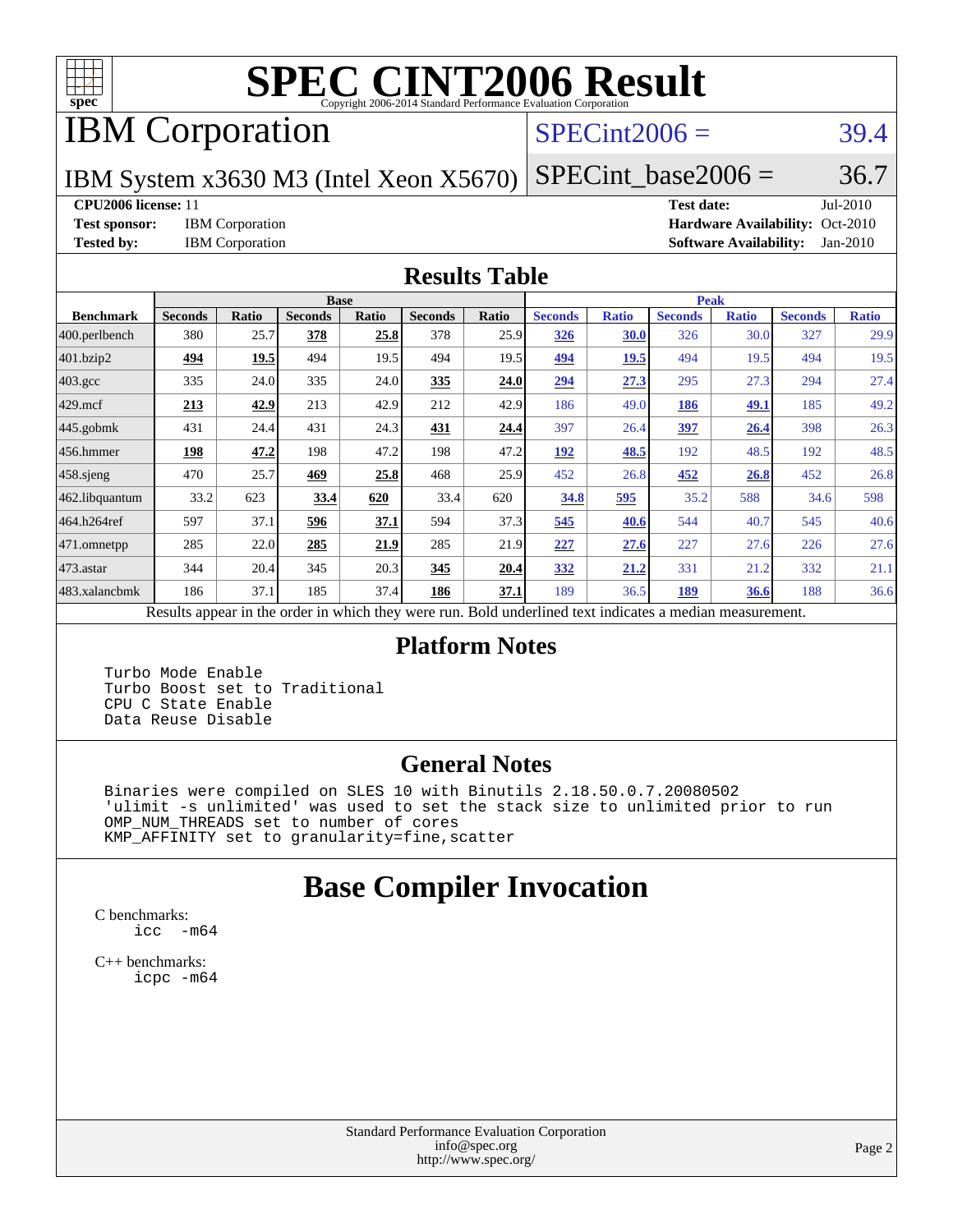

# **[SPEC CINT2006 Result](http://www.spec.org/auto/cpu2006/Docs/result-fields.html#SPECCINT2006Result)**

IBM Corporation

 $SPECint2006 = 39.4$  $SPECint2006 = 39.4$ 

IBM System x3630 M3 (Intel Xeon X5670) SPECint base2006 =  $36.7$ 

**[Test sponsor:](http://www.spec.org/auto/cpu2006/Docs/result-fields.html#Testsponsor)** IBM Corporation **[Hardware Availability:](http://www.spec.org/auto/cpu2006/Docs/result-fields.html#HardwareAvailability)** Oct-2010

**[CPU2006 license:](http://www.spec.org/auto/cpu2006/Docs/result-fields.html#CPU2006license)** 11 **[Test date:](http://www.spec.org/auto/cpu2006/Docs/result-fields.html#Testdate)** Jul-2010 **[Tested by:](http://www.spec.org/auto/cpu2006/Docs/result-fields.html#Testedby)** IBM Corporation **[Software Availability:](http://www.spec.org/auto/cpu2006/Docs/result-fields.html#SoftwareAvailability)** Jan-2010

#### **[Base Portability Flags](http://www.spec.org/auto/cpu2006/Docs/result-fields.html#BasePortabilityFlags)**

 400.perlbench: [-DSPEC\\_CPU\\_LP64](http://www.spec.org/cpu2006/results/res2010q3/cpu2006-20100830-13120.flags.html#b400.perlbench_basePORTABILITY_DSPEC_CPU_LP64) [-DSPEC\\_CPU\\_LINUX\\_X64](http://www.spec.org/cpu2006/results/res2010q3/cpu2006-20100830-13120.flags.html#b400.perlbench_baseCPORTABILITY_DSPEC_CPU_LINUX_X64) 401.bzip2: [-DSPEC\\_CPU\\_LP64](http://www.spec.org/cpu2006/results/res2010q3/cpu2006-20100830-13120.flags.html#suite_basePORTABILITY401_bzip2_DSPEC_CPU_LP64) 403.gcc: [-DSPEC\\_CPU\\_LP64](http://www.spec.org/cpu2006/results/res2010q3/cpu2006-20100830-13120.flags.html#suite_basePORTABILITY403_gcc_DSPEC_CPU_LP64) 429.mcf: [-DSPEC\\_CPU\\_LP64](http://www.spec.org/cpu2006/results/res2010q3/cpu2006-20100830-13120.flags.html#suite_basePORTABILITY429_mcf_DSPEC_CPU_LP64) 445.gobmk: [-DSPEC\\_CPU\\_LP64](http://www.spec.org/cpu2006/results/res2010q3/cpu2006-20100830-13120.flags.html#suite_basePORTABILITY445_gobmk_DSPEC_CPU_LP64) 456.hmmer: [-DSPEC\\_CPU\\_LP64](http://www.spec.org/cpu2006/results/res2010q3/cpu2006-20100830-13120.flags.html#suite_basePORTABILITY456_hmmer_DSPEC_CPU_LP64) 458.sjeng: [-DSPEC\\_CPU\\_LP64](http://www.spec.org/cpu2006/results/res2010q3/cpu2006-20100830-13120.flags.html#suite_basePORTABILITY458_sjeng_DSPEC_CPU_LP64) 462.libquantum: [-DSPEC\\_CPU\\_LP64](http://www.spec.org/cpu2006/results/res2010q3/cpu2006-20100830-13120.flags.html#suite_basePORTABILITY462_libquantum_DSPEC_CPU_LP64) [-DSPEC\\_CPU\\_LINUX](http://www.spec.org/cpu2006/results/res2010q3/cpu2006-20100830-13120.flags.html#b462.libquantum_baseCPORTABILITY_DSPEC_CPU_LINUX) 464.h264ref: [-DSPEC\\_CPU\\_LP64](http://www.spec.org/cpu2006/results/res2010q3/cpu2006-20100830-13120.flags.html#suite_basePORTABILITY464_h264ref_DSPEC_CPU_LP64) 471.omnetpp: [-DSPEC\\_CPU\\_LP64](http://www.spec.org/cpu2006/results/res2010q3/cpu2006-20100830-13120.flags.html#suite_basePORTABILITY471_omnetpp_DSPEC_CPU_LP64) 473.astar: [-DSPEC\\_CPU\\_LP64](http://www.spec.org/cpu2006/results/res2010q3/cpu2006-20100830-13120.flags.html#suite_basePORTABILITY473_astar_DSPEC_CPU_LP64) 483.xalancbmk: [-DSPEC\\_CPU\\_LP64](http://www.spec.org/cpu2006/results/res2010q3/cpu2006-20100830-13120.flags.html#suite_basePORTABILITY483_xalancbmk_DSPEC_CPU_LP64) [-DSPEC\\_CPU\\_LINUX](http://www.spec.org/cpu2006/results/res2010q3/cpu2006-20100830-13120.flags.html#b483.xalancbmk_baseCXXPORTABILITY_DSPEC_CPU_LINUX)

#### **[Base Optimization Flags](http://www.spec.org/auto/cpu2006/Docs/result-fields.html#BaseOptimizationFlags)**

[C benchmarks](http://www.spec.org/auto/cpu2006/Docs/result-fields.html#Cbenchmarks):

[-xSSE4.2](http://www.spec.org/cpu2006/results/res2010q3/cpu2006-20100830-13120.flags.html#user_CCbase_f-xSSE42_f91528193cf0b216347adb8b939d4107) [-ipo](http://www.spec.org/cpu2006/results/res2010q3/cpu2006-20100830-13120.flags.html#user_CCbase_f-ipo) [-O3](http://www.spec.org/cpu2006/results/res2010q3/cpu2006-20100830-13120.flags.html#user_CCbase_f-O3) [-no-prec-div](http://www.spec.org/cpu2006/results/res2010q3/cpu2006-20100830-13120.flags.html#user_CCbase_f-no-prec-div) [-static](http://www.spec.org/cpu2006/results/res2010q3/cpu2006-20100830-13120.flags.html#user_CCbase_f-static) [-parallel](http://www.spec.org/cpu2006/results/res2010q3/cpu2006-20100830-13120.flags.html#user_CCbase_f-parallel) [-opt-prefetch](http://www.spec.org/cpu2006/results/res2010q3/cpu2006-20100830-13120.flags.html#user_CCbase_f-opt-prefetch)

[C++ benchmarks:](http://www.spec.org/auto/cpu2006/Docs/result-fields.html#CXXbenchmarks)

```
-xSSE4.2 -ipo -O3 -no-prec-div -opt-prefetch -Wl,-z,muldefs
-L/home/cmplr/usr3/alrahate/cpu2006.1.1.ic11.1/libic11.1-64bit -lsmartheap64
```
#### **[Base Other Flags](http://www.spec.org/auto/cpu2006/Docs/result-fields.html#BaseOtherFlags)**

[C benchmarks](http://www.spec.org/auto/cpu2006/Docs/result-fields.html#Cbenchmarks):

403.gcc: [-Dalloca=\\_alloca](http://www.spec.org/cpu2006/results/res2010q3/cpu2006-20100830-13120.flags.html#b403.gcc_baseEXTRA_CFLAGS_Dalloca_be3056838c12de2578596ca5467af7f3)

### **[Peak Compiler Invocation](http://www.spec.org/auto/cpu2006/Docs/result-fields.html#PeakCompilerInvocation)**

[C benchmarks \(except as noted below\)](http://www.spec.org/auto/cpu2006/Docs/result-fields.html#Cbenchmarksexceptasnotedbelow):

icc  $-m64$ 

400.perlbench: [icc -m32](http://www.spec.org/cpu2006/results/res2010q3/cpu2006-20100830-13120.flags.html#user_peakCCLD400_perlbench_intel_icc_32bit_a6a621f8d50482236b970c6ac5f55f93)

429.mcf: [icc -m32](http://www.spec.org/cpu2006/results/res2010q3/cpu2006-20100830-13120.flags.html#user_peakCCLD429_mcf_intel_icc_32bit_a6a621f8d50482236b970c6ac5f55f93)

445.gobmk: [icc -m32](http://www.spec.org/cpu2006/results/res2010q3/cpu2006-20100830-13120.flags.html#user_peakCCLD445_gobmk_intel_icc_32bit_a6a621f8d50482236b970c6ac5f55f93)

464.h264ref: [icc -m32](http://www.spec.org/cpu2006/results/res2010q3/cpu2006-20100830-13120.flags.html#user_peakCCLD464_h264ref_intel_icc_32bit_a6a621f8d50482236b970c6ac5f55f93)

[C++ benchmarks \(except as noted below\):](http://www.spec.org/auto/cpu2006/Docs/result-fields.html#CXXbenchmarksexceptasnotedbelow) [icpc -m32](http://www.spec.org/cpu2006/results/res2010q3/cpu2006-20100830-13120.flags.html#user_CXXpeak_intel_icpc_32bit_4e5a5ef1a53fd332b3c49e69c3330699)

Continued on next page

Standard Performance Evaluation Corporation [info@spec.org](mailto:info@spec.org) <http://www.spec.org/>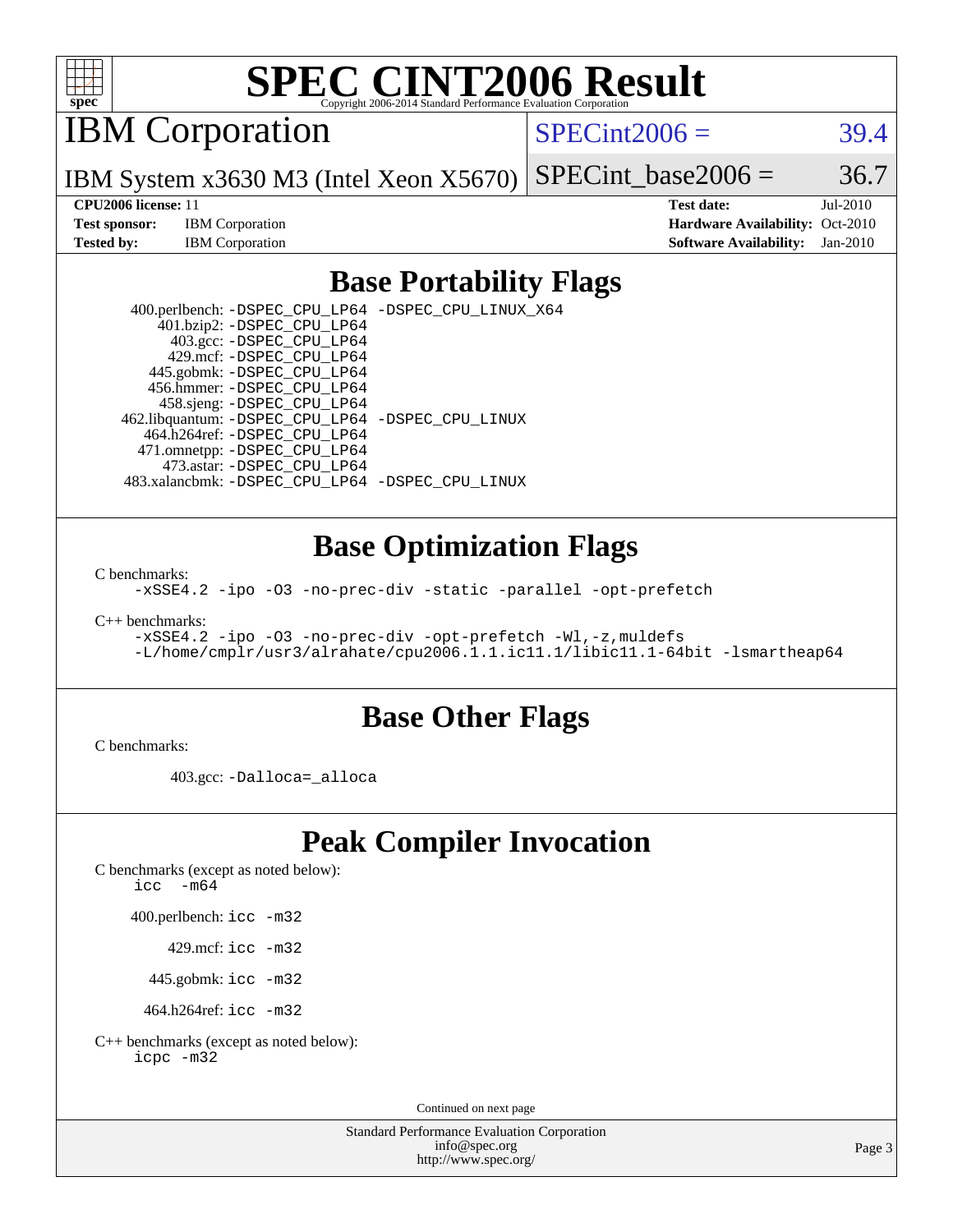

# **[SPEC CINT2006 Result](http://www.spec.org/auto/cpu2006/Docs/result-fields.html#SPECCINT2006Result)**

IBM Corporation

 $SPECint2006 = 39.4$  $SPECint2006 = 39.4$ 

IBM System x3630 M3 (Intel Xeon X5670)  $SPECTnt\_base2006 = 36.7$ 

**[Test sponsor:](http://www.spec.org/auto/cpu2006/Docs/result-fields.html#Testsponsor)** IBM Corporation **[Hardware Availability:](http://www.spec.org/auto/cpu2006/Docs/result-fields.html#HardwareAvailability)** Oct-2010 **[Tested by:](http://www.spec.org/auto/cpu2006/Docs/result-fields.html#Testedby)** IBM Corporation **[Software Availability:](http://www.spec.org/auto/cpu2006/Docs/result-fields.html#SoftwareAvailability)** Jan-2010

**[CPU2006 license:](http://www.spec.org/auto/cpu2006/Docs/result-fields.html#CPU2006license)** 11 **[Test date:](http://www.spec.org/auto/cpu2006/Docs/result-fields.html#Testdate)** Jul-2010

## **[Peak Compiler Invocation \(Continued\)](http://www.spec.org/auto/cpu2006/Docs/result-fields.html#PeakCompilerInvocation)**

473.astar: [icpc -m64](http://www.spec.org/cpu2006/results/res2010q3/cpu2006-20100830-13120.flags.html#user_peakCXXLD473_astar_intel_icpc_64bit_fc66a5337ce925472a5c54ad6a0de310)

#### **[Peak Portability Flags](http://www.spec.org/auto/cpu2006/Docs/result-fields.html#PeakPortabilityFlags)**

 400.perlbench: [-DSPEC\\_CPU\\_LINUX\\_IA32](http://www.spec.org/cpu2006/results/res2010q3/cpu2006-20100830-13120.flags.html#b400.perlbench_peakCPORTABILITY_DSPEC_CPU_LINUX_IA32) 401.bzip2: [-DSPEC\\_CPU\\_LP64](http://www.spec.org/cpu2006/results/res2010q3/cpu2006-20100830-13120.flags.html#suite_peakPORTABILITY401_bzip2_DSPEC_CPU_LP64)

 403.gcc: [-DSPEC\\_CPU\\_LP64](http://www.spec.org/cpu2006/results/res2010q3/cpu2006-20100830-13120.flags.html#suite_peakPORTABILITY403_gcc_DSPEC_CPU_LP64) 456.hmmer: [-DSPEC\\_CPU\\_LP64](http://www.spec.org/cpu2006/results/res2010q3/cpu2006-20100830-13120.flags.html#suite_peakPORTABILITY456_hmmer_DSPEC_CPU_LP64) 458.sjeng: [-DSPEC\\_CPU\\_LP64](http://www.spec.org/cpu2006/results/res2010q3/cpu2006-20100830-13120.flags.html#suite_peakPORTABILITY458_sjeng_DSPEC_CPU_LP64) 462.libquantum: [-DSPEC\\_CPU\\_LP64](http://www.spec.org/cpu2006/results/res2010q3/cpu2006-20100830-13120.flags.html#suite_peakPORTABILITY462_libquantum_DSPEC_CPU_LP64) [-DSPEC\\_CPU\\_LINUX](http://www.spec.org/cpu2006/results/res2010q3/cpu2006-20100830-13120.flags.html#b462.libquantum_peakCPORTABILITY_DSPEC_CPU_LINUX) 473.astar: [-DSPEC\\_CPU\\_LP64](http://www.spec.org/cpu2006/results/res2010q3/cpu2006-20100830-13120.flags.html#suite_peakPORTABILITY473_astar_DSPEC_CPU_LP64) 483.xalancbmk: [-DSPEC\\_CPU\\_LINUX](http://www.spec.org/cpu2006/results/res2010q3/cpu2006-20100830-13120.flags.html#b483.xalancbmk_peakCXXPORTABILITY_DSPEC_CPU_LINUX)

### **[Peak Optimization Flags](http://www.spec.org/auto/cpu2006/Docs/result-fields.html#PeakOptimizationFlags)**

[C benchmarks](http://www.spec.org/auto/cpu2006/Docs/result-fields.html#Cbenchmarks):

 400.perlbench: [-xSSE4.2](http://www.spec.org/cpu2006/results/res2010q3/cpu2006-20100830-13120.flags.html#user_peakPASS2_CFLAGSPASS2_LDCFLAGS400_perlbench_f-xSSE42_f91528193cf0b216347adb8b939d4107)(pass 2) [-prof-gen](http://www.spec.org/cpu2006/results/res2010q3/cpu2006-20100830-13120.flags.html#user_peakPASS1_CFLAGSPASS1_LDCFLAGS400_perlbench_prof_gen_e43856698f6ca7b7e442dfd80e94a8fc)(pass 1) [-ipo](http://www.spec.org/cpu2006/results/res2010q3/cpu2006-20100830-13120.flags.html#user_peakPASS2_CFLAGSPASS2_LDCFLAGS400_perlbench_f-ipo)(pass 2) [-O3](http://www.spec.org/cpu2006/results/res2010q3/cpu2006-20100830-13120.flags.html#user_peakPASS2_CFLAGSPASS2_LDCFLAGS400_perlbench_f-O3)(pass 2) [-no-prec-div](http://www.spec.org/cpu2006/results/res2010q3/cpu2006-20100830-13120.flags.html#user_peakPASS2_CFLAGSPASS2_LDCFLAGS400_perlbench_f-no-prec-div)(pass 2) [-static](http://www.spec.org/cpu2006/results/res2010q3/cpu2006-20100830-13120.flags.html#user_peakPASS2_CFLAGSPASS2_LDCFLAGS400_perlbench_f-static)(pass 2) [-prof-use](http://www.spec.org/cpu2006/results/res2010q3/cpu2006-20100830-13120.flags.html#user_peakPASS2_CFLAGSPASS2_LDCFLAGS400_perlbench_prof_use_bccf7792157ff70d64e32fe3e1250b55)(pass 2) [-ansi-alias](http://www.spec.org/cpu2006/results/res2010q3/cpu2006-20100830-13120.flags.html#user_peakCOPTIMIZE400_perlbench_f-ansi-alias) [-opt-prefetch](http://www.spec.org/cpu2006/results/res2010q3/cpu2006-20100830-13120.flags.html#user_peakCOPTIMIZE400_perlbench_f-opt-prefetch) 401.bzip2: [-xSSE4.2](http://www.spec.org/cpu2006/results/res2010q3/cpu2006-20100830-13120.flags.html#user_peakPASS2_CFLAGSPASS2_LDCFLAGS401_bzip2_f-xSSE42_f91528193cf0b216347adb8b939d4107)(pass 2) [-prof-gen](http://www.spec.org/cpu2006/results/res2010q3/cpu2006-20100830-13120.flags.html#user_peakPASS1_CFLAGSPASS1_LDCFLAGS401_bzip2_prof_gen_e43856698f6ca7b7e442dfd80e94a8fc)(pass 1) [-ipo](http://www.spec.org/cpu2006/results/res2010q3/cpu2006-20100830-13120.flags.html#user_peakPASS2_CFLAGSPASS2_LDCFLAGS401_bzip2_f-ipo)(pass 2) [-O3](http://www.spec.org/cpu2006/results/res2010q3/cpu2006-20100830-13120.flags.html#user_peakPASS2_CFLAGSPASS2_LDCFLAGS401_bzip2_f-O3)(pass 2) [-no-prec-div](http://www.spec.org/cpu2006/results/res2010q3/cpu2006-20100830-13120.flags.html#user_peakCOPTIMIZEPASS2_CFLAGSPASS2_LDCFLAGS401_bzip2_f-no-prec-div) [-static](http://www.spec.org/cpu2006/results/res2010q3/cpu2006-20100830-13120.flags.html#user_peakPASS2_CFLAGSPASS2_LDCFLAGS401_bzip2_f-static)(pass 2) [-prof-use](http://www.spec.org/cpu2006/results/res2010q3/cpu2006-20100830-13120.flags.html#user_peakPASS2_CFLAGSPASS2_LDCFLAGS401_bzip2_prof_use_bccf7792157ff70d64e32fe3e1250b55)(pass 2) [-auto-ilp32](http://www.spec.org/cpu2006/results/res2010q3/cpu2006-20100830-13120.flags.html#user_peakCOPTIMIZE401_bzip2_f-auto-ilp32) [-opt-prefetch](http://www.spec.org/cpu2006/results/res2010q3/cpu2006-20100830-13120.flags.html#user_peakCOPTIMIZE401_bzip2_f-opt-prefetch) [-ansi-alias](http://www.spec.org/cpu2006/results/res2010q3/cpu2006-20100830-13120.flags.html#user_peakCOPTIMIZE401_bzip2_f-ansi-alias) 403.gcc: [-xSSE4.2](http://www.spec.org/cpu2006/results/res2010q3/cpu2006-20100830-13120.flags.html#user_peakCOPTIMIZE403_gcc_f-xSSE42_f91528193cf0b216347adb8b939d4107) [-ipo](http://www.spec.org/cpu2006/results/res2010q3/cpu2006-20100830-13120.flags.html#user_peakCOPTIMIZE403_gcc_f-ipo) [-O3](http://www.spec.org/cpu2006/results/res2010q3/cpu2006-20100830-13120.flags.html#user_peakCOPTIMIZE403_gcc_f-O3) [-no-prec-div](http://www.spec.org/cpu2006/results/res2010q3/cpu2006-20100830-13120.flags.html#user_peakCOPTIMIZE403_gcc_f-no-prec-div) [-static](http://www.spec.org/cpu2006/results/res2010q3/cpu2006-20100830-13120.flags.html#user_peakCOPTIMIZE403_gcc_f-static) [-inline-calloc](http://www.spec.org/cpu2006/results/res2010q3/cpu2006-20100830-13120.flags.html#user_peakCOPTIMIZE403_gcc_f-inline-calloc) [-opt-malloc-options=3](http://www.spec.org/cpu2006/results/res2010q3/cpu2006-20100830-13120.flags.html#user_peakCOPTIMIZE403_gcc_f-opt-malloc-options_13ab9b803cf986b4ee62f0a5998c2238) [-auto-ilp32](http://www.spec.org/cpu2006/results/res2010q3/cpu2006-20100830-13120.flags.html#user_peakCOPTIMIZE403_gcc_f-auto-ilp32) 429.mcf: [-xSSE4.2](http://www.spec.org/cpu2006/results/res2010q3/cpu2006-20100830-13120.flags.html#user_peakCOPTIMIZE429_mcf_f-xSSE42_f91528193cf0b216347adb8b939d4107) [-ipo](http://www.spec.org/cpu2006/results/res2010q3/cpu2006-20100830-13120.flags.html#user_peakCOPTIMIZE429_mcf_f-ipo) [-O3](http://www.spec.org/cpu2006/results/res2010q3/cpu2006-20100830-13120.flags.html#user_peakCOPTIMIZE429_mcf_f-O3) [-no-prec-div](http://www.spec.org/cpu2006/results/res2010q3/cpu2006-20100830-13120.flags.html#user_peakCOPTIMIZE429_mcf_f-no-prec-div) [-static](http://www.spec.org/cpu2006/results/res2010q3/cpu2006-20100830-13120.flags.html#user_peakCOPTIMIZE429_mcf_f-static) [-opt-prefetch](http://www.spec.org/cpu2006/results/res2010q3/cpu2006-20100830-13120.flags.html#user_peakCOPTIMIZE429_mcf_f-opt-prefetch) 445.gobmk: [-xSSE4.2](http://www.spec.org/cpu2006/results/res2010q3/cpu2006-20100830-13120.flags.html#user_peakPASS2_CFLAGSPASS2_LDCFLAGS445_gobmk_f-xSSE42_f91528193cf0b216347adb8b939d4107)(pass 2) [-prof-gen](http://www.spec.org/cpu2006/results/res2010q3/cpu2006-20100830-13120.flags.html#user_peakPASS1_CFLAGSPASS1_LDCFLAGS445_gobmk_prof_gen_e43856698f6ca7b7e442dfd80e94a8fc)(pass 1) [-prof-use](http://www.spec.org/cpu2006/results/res2010q3/cpu2006-20100830-13120.flags.html#user_peakPASS2_CFLAGSPASS2_LDCFLAGS445_gobmk_prof_use_bccf7792157ff70d64e32fe3e1250b55)(pass 2) [-O2](http://www.spec.org/cpu2006/results/res2010q3/cpu2006-20100830-13120.flags.html#user_peakCOPTIMIZE445_gobmk_f-O2) [-ipo](http://www.spec.org/cpu2006/results/res2010q3/cpu2006-20100830-13120.flags.html#user_peakCOPTIMIZE445_gobmk_f-ipo) [-no-prec-div](http://www.spec.org/cpu2006/results/res2010q3/cpu2006-20100830-13120.flags.html#user_peakCOPTIMIZE445_gobmk_f-no-prec-div) [-ansi-alias](http://www.spec.org/cpu2006/results/res2010q3/cpu2006-20100830-13120.flags.html#user_peakCOPTIMIZE445_gobmk_f-ansi-alias) 456.hmmer: [-xSSE4.2](http://www.spec.org/cpu2006/results/res2010q3/cpu2006-20100830-13120.flags.html#user_peakCOPTIMIZE456_hmmer_f-xSSE42_f91528193cf0b216347adb8b939d4107) [-ipo](http://www.spec.org/cpu2006/results/res2010q3/cpu2006-20100830-13120.flags.html#user_peakCOPTIMIZE456_hmmer_f-ipo) [-O3](http://www.spec.org/cpu2006/results/res2010q3/cpu2006-20100830-13120.flags.html#user_peakCOPTIMIZE456_hmmer_f-O3) [-no-prec-div](http://www.spec.org/cpu2006/results/res2010q3/cpu2006-20100830-13120.flags.html#user_peakCOPTIMIZE456_hmmer_f-no-prec-div) [-static](http://www.spec.org/cpu2006/results/res2010q3/cpu2006-20100830-13120.flags.html#user_peakCOPTIMIZE456_hmmer_f-static) [-unroll2](http://www.spec.org/cpu2006/results/res2010q3/cpu2006-20100830-13120.flags.html#user_peakCOPTIMIZE456_hmmer_f-unroll_784dae83bebfb236979b41d2422d7ec2) [-ansi-alias](http://www.spec.org/cpu2006/results/res2010q3/cpu2006-20100830-13120.flags.html#user_peakCOPTIMIZE456_hmmer_f-ansi-alias) [-auto-ilp32](http://www.spec.org/cpu2006/results/res2010q3/cpu2006-20100830-13120.flags.html#user_peakCOPTIMIZE456_hmmer_f-auto-ilp32) 458.sjeng: [-xSSE4.2](http://www.spec.org/cpu2006/results/res2010q3/cpu2006-20100830-13120.flags.html#user_peakPASS2_CFLAGSPASS2_LDCFLAGS458_sjeng_f-xSSE42_f91528193cf0b216347adb8b939d4107)(pass 2) [-prof-gen](http://www.spec.org/cpu2006/results/res2010q3/cpu2006-20100830-13120.flags.html#user_peakPASS1_CFLAGSPASS1_LDCFLAGS458_sjeng_prof_gen_e43856698f6ca7b7e442dfd80e94a8fc)(pass 1) [-ipo](http://www.spec.org/cpu2006/results/res2010q3/cpu2006-20100830-13120.flags.html#user_peakPASS2_CFLAGSPASS2_LDCFLAGS458_sjeng_f-ipo)(pass 2) [-O3](http://www.spec.org/cpu2006/results/res2010q3/cpu2006-20100830-13120.flags.html#user_peakPASS2_CFLAGSPASS2_LDCFLAGS458_sjeng_f-O3)(pass 2) [-no-prec-div](http://www.spec.org/cpu2006/results/res2010q3/cpu2006-20100830-13120.flags.html#user_peakPASS2_CFLAGSPASS2_LDCFLAGS458_sjeng_f-no-prec-div)(pass 2) [-static](http://www.spec.org/cpu2006/results/res2010q3/cpu2006-20100830-13120.flags.html#user_peakPASS2_CFLAGSPASS2_LDCFLAGS458_sjeng_f-static)(pass 2) [-prof-use](http://www.spec.org/cpu2006/results/res2010q3/cpu2006-20100830-13120.flags.html#user_peakPASS2_CFLAGSPASS2_LDCFLAGS458_sjeng_prof_use_bccf7792157ff70d64e32fe3e1250b55)(pass 2) [-unroll4](http://www.spec.org/cpu2006/results/res2010q3/cpu2006-20100830-13120.flags.html#user_peakCOPTIMIZE458_sjeng_f-unroll_4e5e4ed65b7fd20bdcd365bec371b81f) 462.libquantum: [-xSSE4.2](http://www.spec.org/cpu2006/results/res2010q3/cpu2006-20100830-13120.flags.html#user_peakCOPTIMIZE462_libquantum_f-xSSE42_f91528193cf0b216347adb8b939d4107) [-ipo](http://www.spec.org/cpu2006/results/res2010q3/cpu2006-20100830-13120.flags.html#user_peakCOPTIMIZE462_libquantum_f-ipo) [-O3](http://www.spec.org/cpu2006/results/res2010q3/cpu2006-20100830-13120.flags.html#user_peakCOPTIMIZE462_libquantum_f-O3) [-no-prec-div](http://www.spec.org/cpu2006/results/res2010q3/cpu2006-20100830-13120.flags.html#user_peakCOPTIMIZE462_libquantum_f-no-prec-div) [-static](http://www.spec.org/cpu2006/results/res2010q3/cpu2006-20100830-13120.flags.html#user_peakCOPTIMIZE462_libquantum_f-static) [-parallel](http://www.spec.org/cpu2006/results/res2010q3/cpu2006-20100830-13120.flags.html#user_peakCOPTIMIZE462_libquantum_f-parallel) [-opt-prefetch](http://www.spec.org/cpu2006/results/res2010q3/cpu2006-20100830-13120.flags.html#user_peakCOPTIMIZE462_libquantum_f-opt-prefetch) [-par-schedule-static=32768](http://www.spec.org/cpu2006/results/res2010q3/cpu2006-20100830-13120.flags.html#user_peakCOPTIMIZE462_libquantum_f-par-schedule_9386bcd99ba64e99ee01d1aafefddd14) [-ansi-alias](http://www.spec.org/cpu2006/results/res2010q3/cpu2006-20100830-13120.flags.html#user_peakCOPTIMIZE462_libquantum_f-ansi-alias) 464.h264ref: [-xSSE4.2](http://www.spec.org/cpu2006/results/res2010q3/cpu2006-20100830-13120.flags.html#user_peakPASS2_CFLAGSPASS2_LDCFLAGS464_h264ref_f-xSSE42_f91528193cf0b216347adb8b939d4107)(pass 2) [-prof-gen](http://www.spec.org/cpu2006/results/res2010q3/cpu2006-20100830-13120.flags.html#user_peakPASS1_CFLAGSPASS1_LDCFLAGS464_h264ref_prof_gen_e43856698f6ca7b7e442dfd80e94a8fc)(pass 1) [-ipo](http://www.spec.org/cpu2006/results/res2010q3/cpu2006-20100830-13120.flags.html#user_peakPASS2_CFLAGSPASS2_LDCFLAGS464_h264ref_f-ipo)(pass 2) [-O3](http://www.spec.org/cpu2006/results/res2010q3/cpu2006-20100830-13120.flags.html#user_peakPASS2_CFLAGSPASS2_LDCFLAGS464_h264ref_f-O3)(pass 2) [-no-prec-div](http://www.spec.org/cpu2006/results/res2010q3/cpu2006-20100830-13120.flags.html#user_peakPASS2_CFLAGSPASS2_LDCFLAGS464_h264ref_f-no-prec-div)(pass 2) [-static](http://www.spec.org/cpu2006/results/res2010q3/cpu2006-20100830-13120.flags.html#user_peakPASS2_CFLAGSPASS2_LDCFLAGS464_h264ref_f-static)(pass 2) [-prof-use](http://www.spec.org/cpu2006/results/res2010q3/cpu2006-20100830-13120.flags.html#user_peakPASS2_CFLAGSPASS2_LDCFLAGS464_h264ref_prof_use_bccf7792157ff70d64e32fe3e1250b55)(pass 2) [-unroll2](http://www.spec.org/cpu2006/results/res2010q3/cpu2006-20100830-13120.flags.html#user_peakCOPTIMIZE464_h264ref_f-unroll_784dae83bebfb236979b41d2422d7ec2) [-ansi-alias](http://www.spec.org/cpu2006/results/res2010q3/cpu2006-20100830-13120.flags.html#user_peakCOPTIMIZE464_h264ref_f-ansi-alias)

Continued on next page

Standard Performance Evaluation Corporation [info@spec.org](mailto:info@spec.org) <http://www.spec.org/>